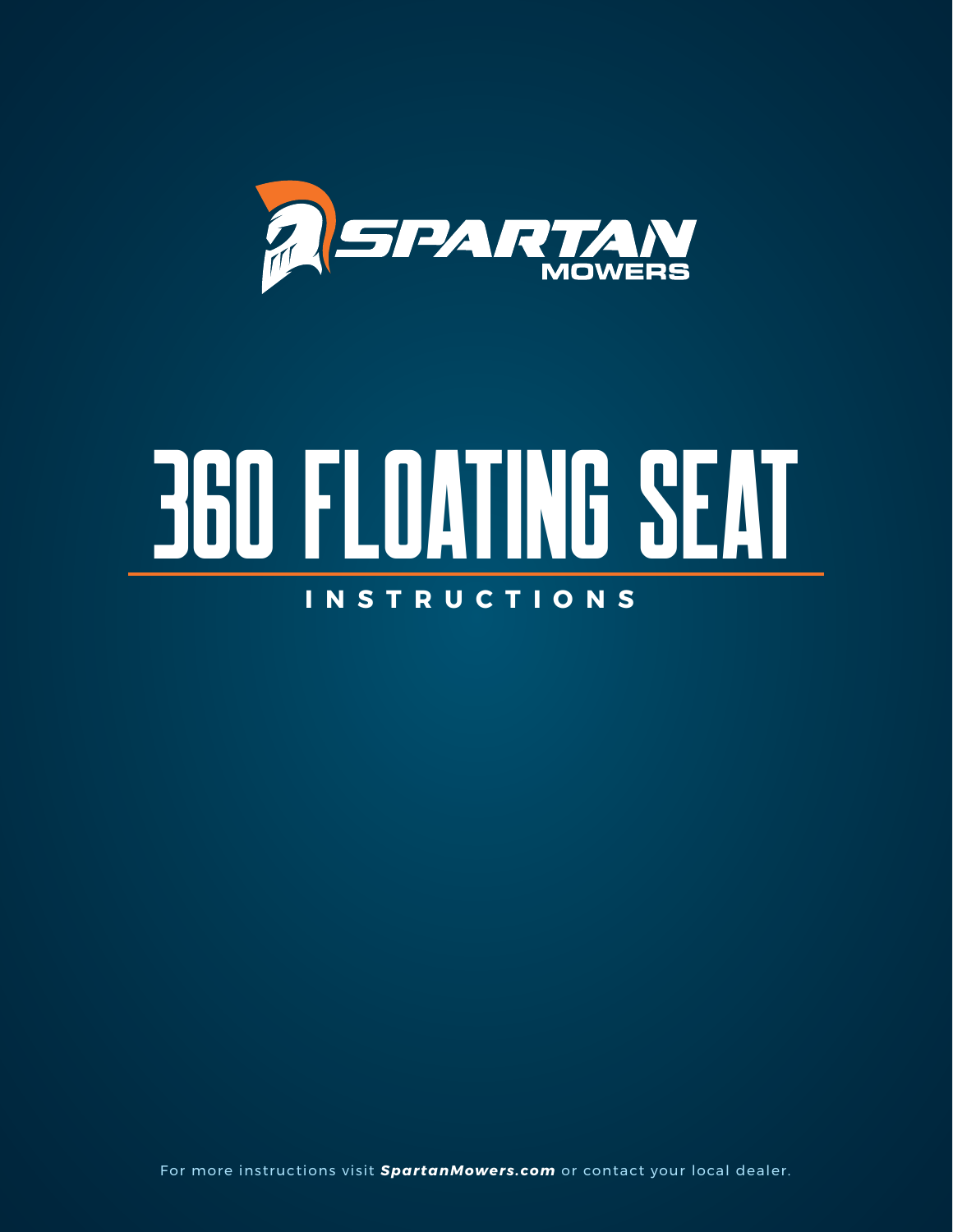#### 360 FLOATING SEAT - KIT PARTS



*Figure 1* Seat Latch



*Figure 2* Floating Seat Base Plate



*Figure 3* Universal Floating Seat Top Plate



*Figures 4 & 5* Floating Seat Hardware



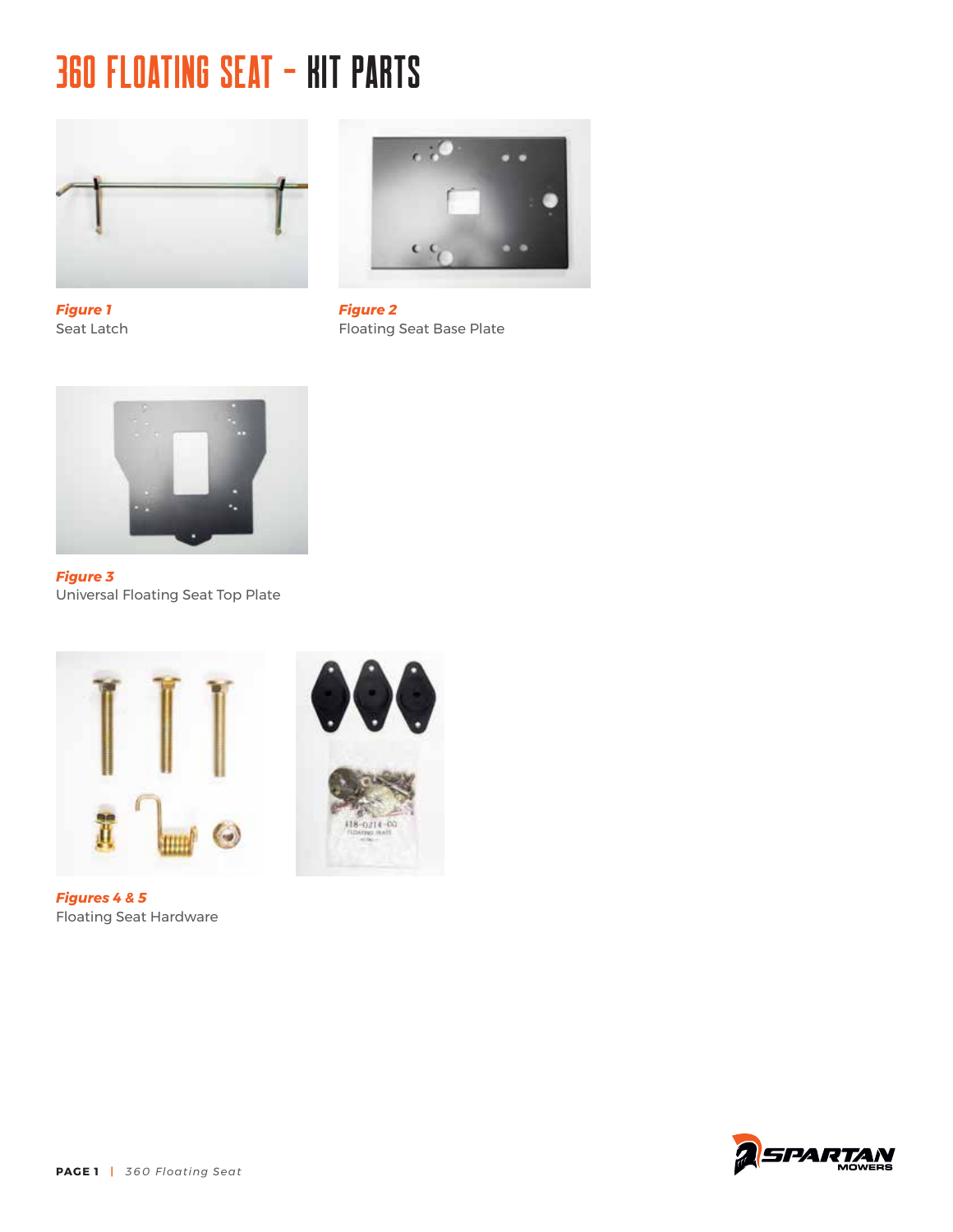STEP 1

Install the three floating seat dampers as shown using the six 5/16" flange bolts and serrated nuts onto the lower seat plate.



# STEP 2

Install the upper seat plate to the lower seat plate using the three 3/8" carriage bolts through the upper seat plate, dampers, large 3/8" washer and then the 3/8" nylon nut and tighten securely.





# STEP<sub>3</sub>

Remove the seat plate latch (if equipped) from the old seat plate by removing the 9/16" nylon nut from the seat latch, the 5/16" serrated nut and stud and install onto the new 360 floating seat plate. When installing the 3/8" nylon nut, do not tighten all the way down on the seat latch rod.



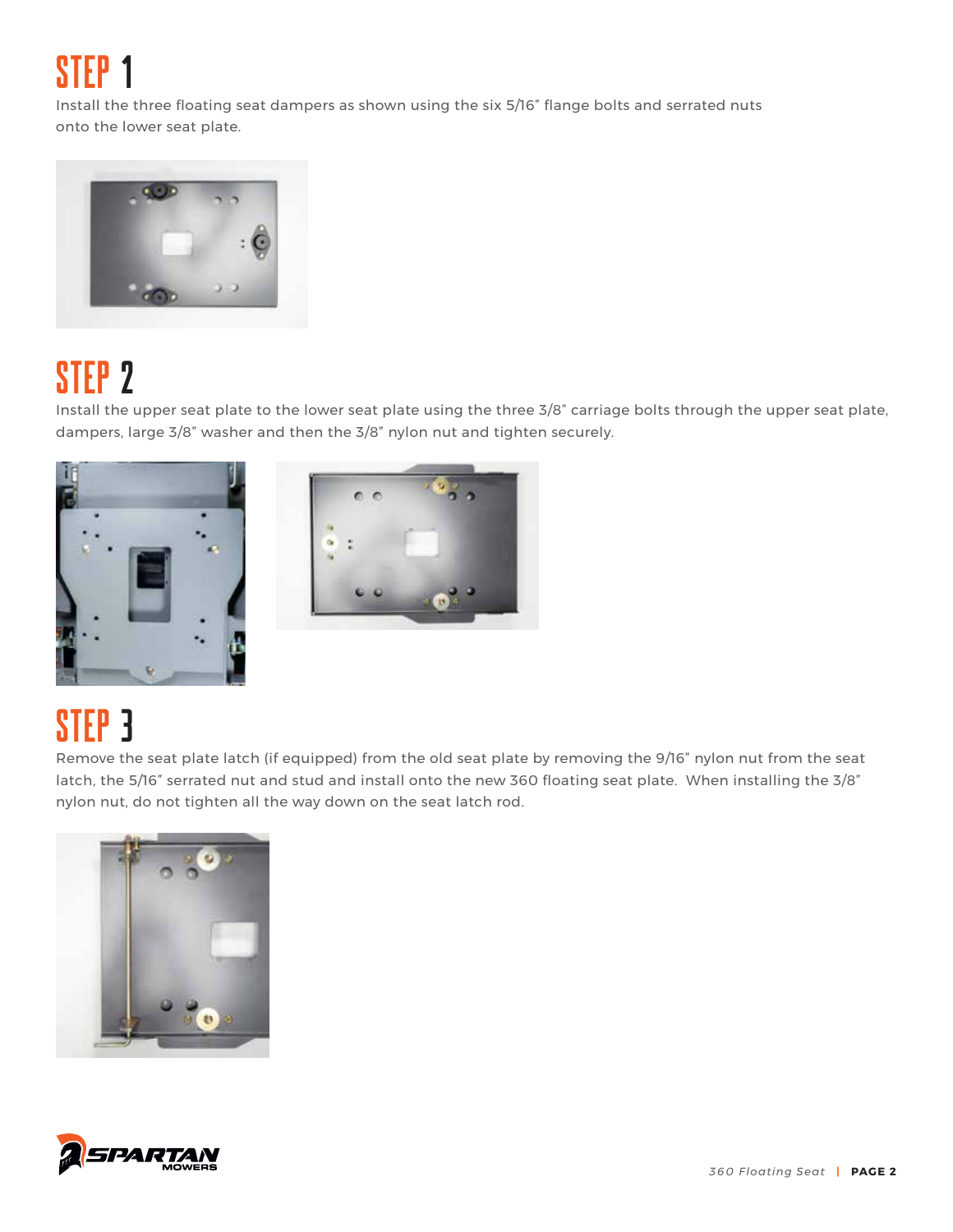# Step 4

Unplug the seat safety switch and remove any zip ties holding the wire harness to the seat plate. Remove 5/16" nuts holding seat onto seat plate by using a 1/2" socket.

## STEP<sub>5</sub>

Remove the original seat plate from the GT Track bracket by using a 1/4" Allen wrench and a 9/16" wrench.



## Step 6

Remove the seat plate stop from the old seat plate and install onto the new 360 seat plate. When tightening the 5/16" nylon nut, tighten securely and then back off 1/8 turn.



### STEP<sub>7</sub>

Install the new 360 floating seat plate onto the GT Track bracket using the original hardware. Do not tighten the 9/16" nylon nut down all the way.





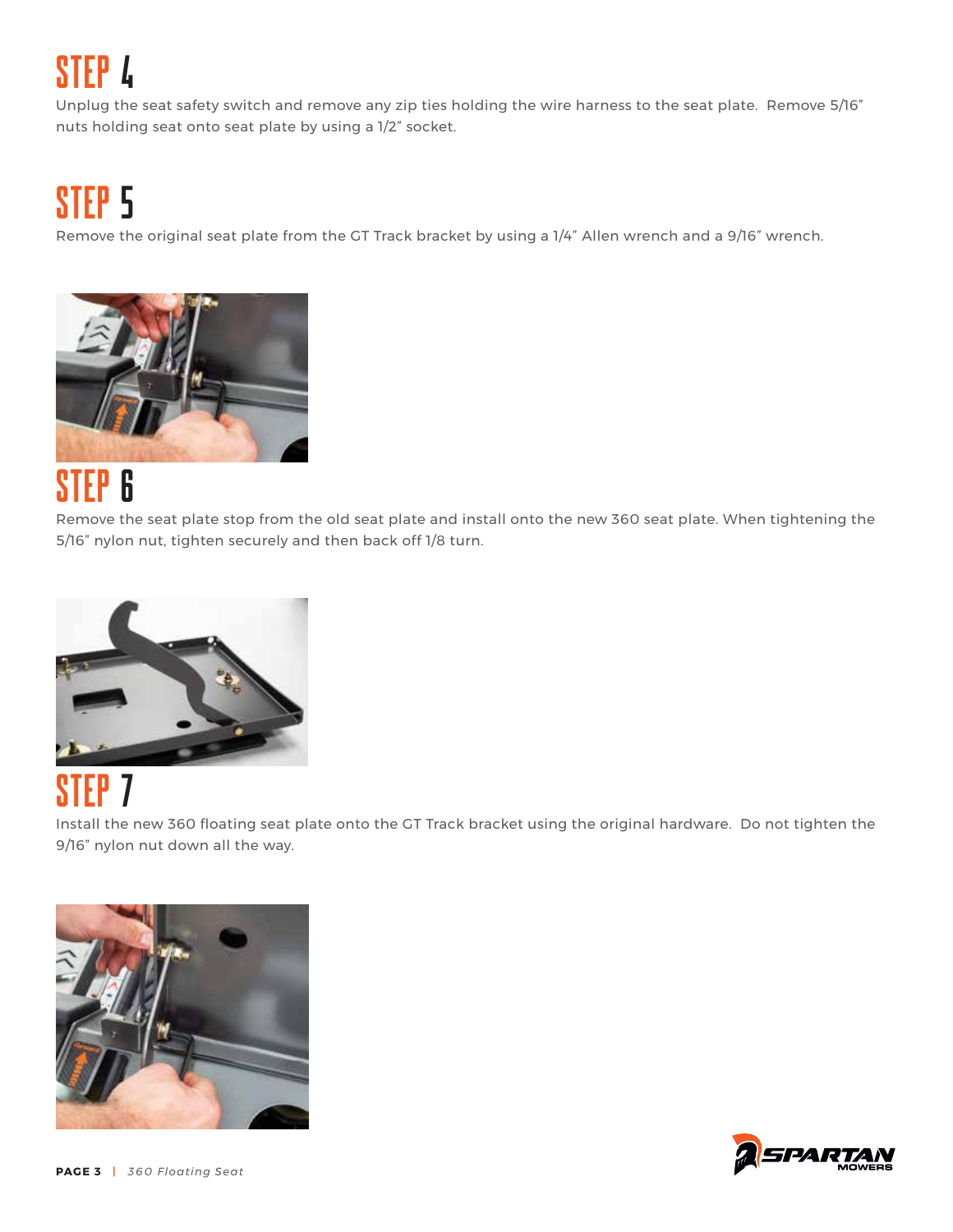Step 8

Install the seat in the appropriate location with the four original 5/16" nylon nuts and tighten securely.



Fits Old Style RT & SRT

#### Step 9

Plug seat safety switch wire to seat switch under the seat and zip tie wires as they were previously.